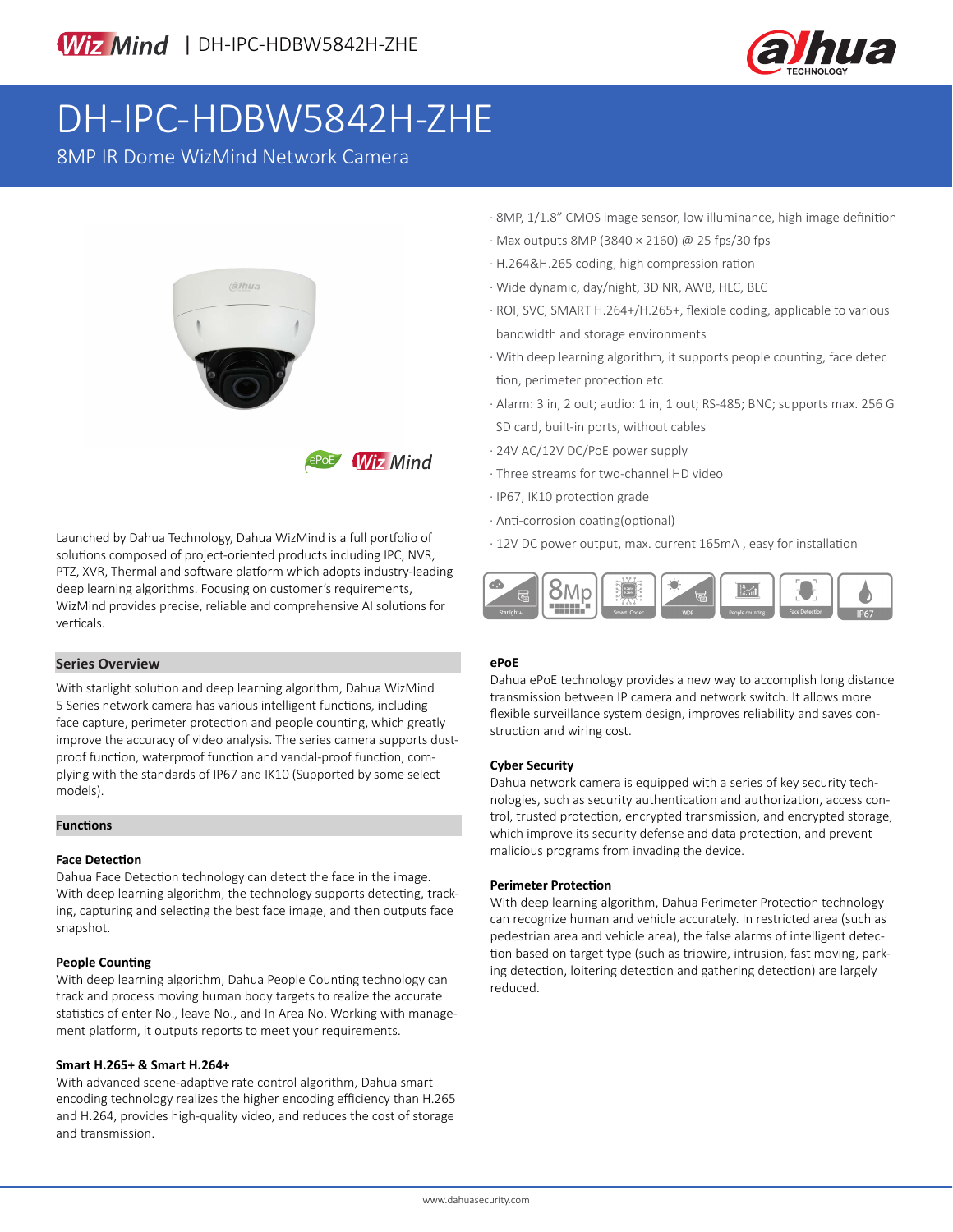## Wiz Mind | DH-IPC-HDBW5842H-ZHE

### **Technical Specification**

### Camera

| Callicia                     |      |                                                                                   |                                                               |                       |                      |  |
|------------------------------|------|-----------------------------------------------------------------------------------|---------------------------------------------------------------|-----------------------|----------------------|--|
| Image Sensor                 |      | 1/1.8" 8Megapixel progressive CMOS                                                |                                                               |                       |                      |  |
| Max. Resolution              |      | 3840 (H) × 2160 (V)                                                               |                                                               |                       |                      |  |
| <b>ROM</b>                   |      | 4 GB                                                                              |                                                               |                       |                      |  |
| RAM                          |      | 2 GB                                                                              |                                                               |                       |                      |  |
| Scanning System              |      | Progressive                                                                       |                                                               |                       |                      |  |
| Electronic Shutter Speed     |      | Auto/Manual 1/3 s-1/100000 s                                                      |                                                               |                       |                      |  |
| Min. Illumination            |      | 0 Lux (Illuminator on)                                                            | 0.003 Lux@F1.2 (Color, 30IRE)<br>0.0003 Lux@F1.2 (B/W, 30IRE) |                       |                      |  |
| S/N Ratio                    |      | $>$ 56 dB                                                                         |                                                               |                       |                      |  |
| <b>Illumination Distance</b> |      | 40 m (131.23 ft)                                                                  |                                                               |                       |                      |  |
| Illuminator On/Off Control   |      | Auto/Manual                                                                       |                                                               |                       |                      |  |
| <b>Illuminator Number</b>    |      | 3 (IR LED)                                                                        |                                                               |                       |                      |  |
| Pan/Tilt/Rotation Range      |      | Pan: 0°-355°<br>Tilt: 0°-80°<br>Rotation: 0°-355°                                 |                                                               |                       |                      |  |
| Lens                         |      |                                                                                   |                                                               |                       |                      |  |
| Lens Type                    |      | Motorized vari-focal                                                              |                                                               |                       |                      |  |
| Mount Type                   |      | Module interface                                                                  |                                                               |                       |                      |  |
| Focal Length                 |      | 2.7 mm-12 mm                                                                      |                                                               |                       |                      |  |
| Max. Aperture                |      | F1.2                                                                              |                                                               |                       |                      |  |
| Field of View                |      | Horizontal: 114°(W)-47°(T)<br>Vertical: 59°(W)-27°(T)<br>Diagonal: 141° (W-55°(T) |                                                               |                       |                      |  |
| Iris Type                    |      | Auto                                                                              |                                                               |                       |                      |  |
| Close Focus Distance         |      | w: 1 m (W: 3.28 ft)<br>T: 2.5 m (T: 8.20 ft)                                      |                                                               |                       |                      |  |
|                              | Lens | Detect                                                                            | Observe                                                       | Recognize             | Identify             |  |
| <b>DORI</b><br>Distance      | W    | 87.2 m<br>(286.09 ft)                                                             | 34.9 m<br>$(144.50 \text{ ft})$                               | 17.4 m<br>(57.08 ft)  | 8.7 m<br>(28.54 ft)  |  |
|                              | T    | 186.7 m<br>(612.53 ft)                                                            | 74.7 m<br>(245.08 ft)                                         | 37.3 m<br>(122.37 ft) | 18.6 m<br>(61.02 ft) |  |
| Smart event                  |      |                                                                                   |                                                               |                       |                      |  |

| <b>IVS</b>                 | Abandoned object, moving object                                                                                                                                                                                                                                                                                                                                                                                                                                                                                                           |  |  |
|----------------------------|-------------------------------------------------------------------------------------------------------------------------------------------------------------------------------------------------------------------------------------------------------------------------------------------------------------------------------------------------------------------------------------------------------------------------------------------------------------------------------------------------------------------------------------------|--|--|
| Professional, intelligent  |                                                                                                                                                                                                                                                                                                                                                                                                                                                                                                                                           |  |  |
| IVS (Perimeter Protection) | Tripwire, intrusion, fast moving (the three functions<br>support the classification and accurate detection<br>of vehicle and human); parking detection, loitering<br>detection, and people gathering.                                                                                                                                                                                                                                                                                                                                     |  |  |
| <b>Face Detection</b>      | Face detection, track, priority, snapshot;<br>Upload Optimized snapshot picture;<br>Face enhancement, face exposure, face attribute<br>extract, 6 attributes and 8 expressions: Gender, age,<br>glasses, expressions (anger, sadness, disgust, fear,<br>surprise, calm, happiness and confusion), Mouth mask,<br>beard:<br>Face matting setting: face, single inch photo;<br>Three snapshot methods: real-time snapshot, priority<br>snapshot, quality priority;<br>Face angle filter Priority time setting;<br>Support Duration Optimal. |  |  |

| People Counting                        | Support tripwire number counting, people counting in<br>area, and displaying and outputting yearly/monthly/<br>daily reports. Support queue management, and<br>displaying and outputting monthly/daily reports.<br>Support 4 tripwire rules configuration, people<br>counting in 4 areas, and 4 queue management<br>functions                                                                                                                          |  |  |  |
|----------------------------------------|--------------------------------------------------------------------------------------------------------------------------------------------------------------------------------------------------------------------------------------------------------------------------------------------------------------------------------------------------------------------------------------------------------------------------------------------------------|--|--|--|
| Intelligent Search                     | Work together with Smart NVR to perform refine<br>intelligent search, event extraction and merging to<br>event videos.                                                                                                                                                                                                                                                                                                                                 |  |  |  |
| Video                                  |                                                                                                                                                                                                                                                                                                                                                                                                                                                        |  |  |  |
| Video Compression                      | H.265, H.264, H.264H, H.264B, MJPEG(only supported<br>by sub stream)                                                                                                                                                                                                                                                                                                                                                                                   |  |  |  |
| Smart Codec                            | Smart H.265+/ Smart H.264+                                                                                                                                                                                                                                                                                                                                                                                                                             |  |  |  |
| Video Frame Rate                       | Main Stream: 3840 × 2160 (1–25/30 fps)<br>Sub stream: 704 × 576 (1-25fps);704 × 480 (1-30fps)<br>Third stream: 1920 × 1080 (1–25/30 fps)                                                                                                                                                                                                                                                                                                               |  |  |  |
| <b>Stream Capability</b>               | 3 streams                                                                                                                                                                                                                                                                                                                                                                                                                                              |  |  |  |
| Resolution                             | 8M (3840 × 2160)/6M (3072 × 2048/3072 × 1728)/5M<br>(2592 × 1944)/4M (2688 × 1520)/3M (2048 ×<br>1536/2304 × 1296)/1080p(1920 × 1080)/1.3M (1280 ×<br>960)/720p(1280 × 720)/D1 (704 × 576/704 × 480)/VGA<br>(640 × 480)/CIF (352 × 288/352 × 240)                                                                                                                                                                                                      |  |  |  |
| <b>Bit Rate Control</b>                | CBR/VBR                                                                                                                                                                                                                                                                                                                                                                                                                                                |  |  |  |
| Video Bit Rate                         | H.264: 32 Kbps-16384 Kbps<br>H.265: 12 Kbps-16384 Kbps                                                                                                                                                                                                                                                                                                                                                                                                 |  |  |  |
| Day/Night                              | Auto (ICR)/Color/B/W                                                                                                                                                                                                                                                                                                                                                                                                                                   |  |  |  |
| BLC                                    | Yes                                                                                                                                                                                                                                                                                                                                                                                                                                                    |  |  |  |
| <b>HLC</b>                             | Yes                                                                                                                                                                                                                                                                                                                                                                                                                                                    |  |  |  |
| <b>WDR</b>                             | 120 dB                                                                                                                                                                                                                                                                                                                                                                                                                                                 |  |  |  |
| Scene Self-adaptation (SSA)            | Yes                                                                                                                                                                                                                                                                                                                                                                                                                                                    |  |  |  |
| White Balance                          | Auto/natural/street lamp/outdoor/manual/regional<br>custom                                                                                                                                                                                                                                                                                                                                                                                             |  |  |  |
| Gain Control                           | Auto/Manual                                                                                                                                                                                                                                                                                                                                                                                                                                            |  |  |  |
| Noise Reduction                        | 3D NR                                                                                                                                                                                                                                                                                                                                                                                                                                                  |  |  |  |
| <b>Motion Detection</b>                | OFF/ON (4 areas, rectangular)                                                                                                                                                                                                                                                                                                                                                                                                                          |  |  |  |
| Region of Interest(RoI)                | Yes (4 areas)                                                                                                                                                                                                                                                                                                                                                                                                                                          |  |  |  |
| Electronic Image<br>Stabilization(EIS) | Yes                                                                                                                                                                                                                                                                                                                                                                                                                                                    |  |  |  |
| Smart Illumination                     | Yes                                                                                                                                                                                                                                                                                                                                                                                                                                                    |  |  |  |
| Defog                                  | Yes                                                                                                                                                                                                                                                                                                                                                                                                                                                    |  |  |  |
| Image Rotation                         | 0°/90°/180°/270° (Support 90°/270° with 1080p<br>resolution or below.)                                                                                                                                                                                                                                                                                                                                                                                 |  |  |  |
| Mirror                                 | Yes                                                                                                                                                                                                                                                                                                                                                                                                                                                    |  |  |  |
| Privacy Masking                        | 4 areas                                                                                                                                                                                                                                                                                                                                                                                                                                                |  |  |  |
| Audio                                  |                                                                                                                                                                                                                                                                                                                                                                                                                                                        |  |  |  |
| Audio Compression                      | G.711a; G.711Mu; G726; G.723                                                                                                                                                                                                                                                                                                                                                                                                                           |  |  |  |
| Alarm                                  |                                                                                                                                                                                                                                                                                                                                                                                                                                                        |  |  |  |
| Alarm Event                            | No SD card; SD card full; SD card error; network<br>disconnection; IP conflict; illegal access; motion<br>detection; video tampering; tripwire; intrusion; fast<br>moving; abandoned object; missing object; loitering<br>detection; people gathering; parking detection; scene<br>changing; audio detection; defocus detection; external<br>alarm; face detection; people counting in area; stay<br>alarm; people counting; people counting exception |  |  |  |

detection; safety exception, Queue Management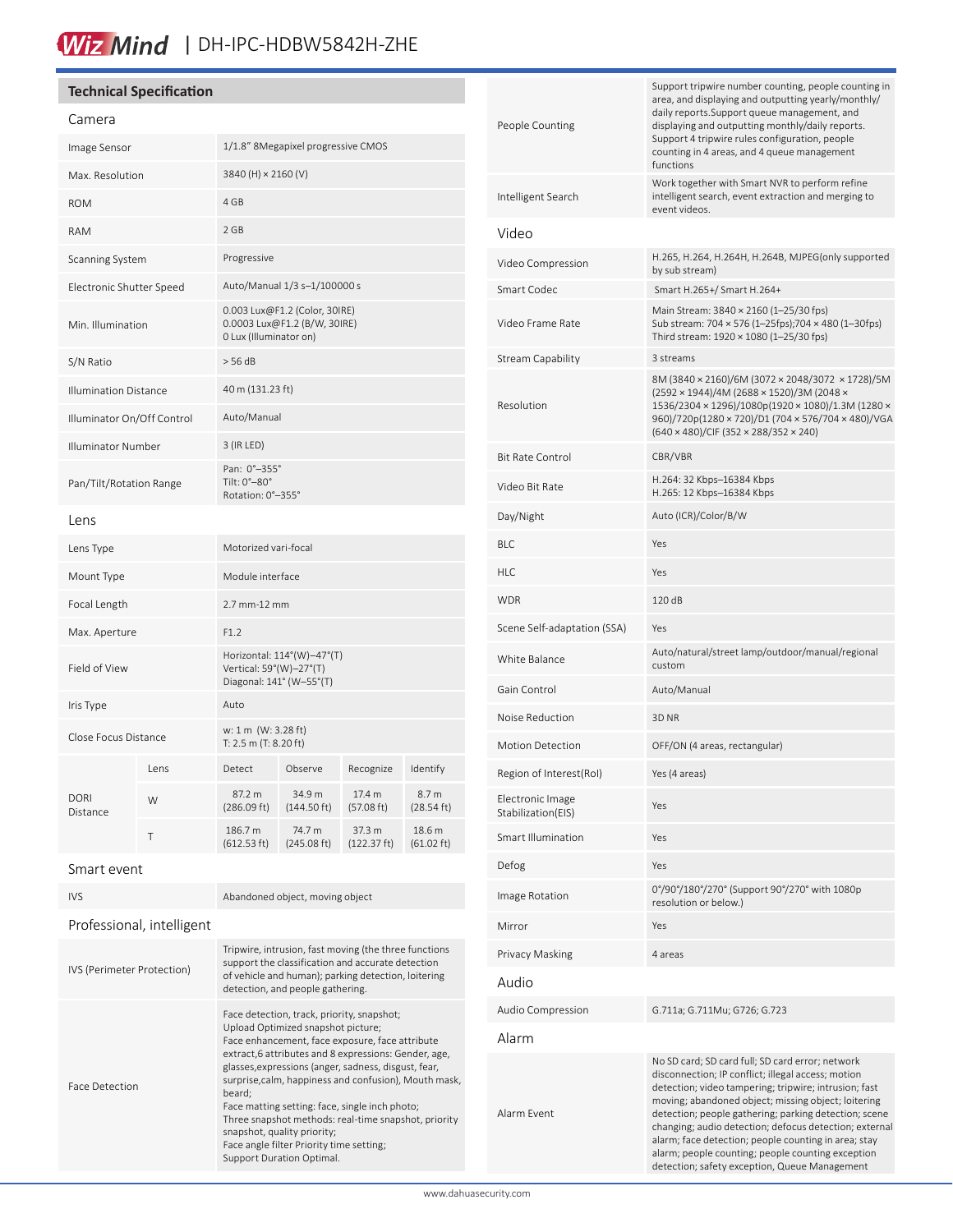## Wiz Mind | DH-IPC-HDBW5842H-ZHE

| Network                     |                                                                                                                                                                                                                                                                         | <b>Ordering Information</b>     |                                            |            |              |
|-----------------------------|-------------------------------------------------------------------------------------------------------------------------------------------------------------------------------------------------------------------------------------------------------------------------|---------------------------------|--------------------------------------------|------------|--------------|
| Network                     | RJ-45 (10/100 Base-T)                                                                                                                                                                                                                                                   | <b>Type</b>                     | Part Number                                |            | Descri       |
| SDK and API                 | Yes                                                                                                                                                                                                                                                                     |                                 | DH-IPC-<br>HDBW5842HP-                     |            | 8MP IR       |
| Cyber Security              | Video encryption; firmware encryption; configuration<br>encryption; Digest; WSSE; account lockout; security<br>logs; IP/MAC filtering; generation and importing of<br>X.509 certification; syslog; HTTPS; 802.1x; trusted<br>boot; trusted execution; trusted upgrade   |                                 | ZHE-2712F-<br>DC12AC24V<br>DH-IPC-         |            |              |
| Protocol                    | IPv4; IPv6; HTTP; HTTPS; TCP; UDP; ARP; RTP; RTSP;<br>RTCP; RTMP; SMTP; FTP; SFTP; DHCP; DNS; DDNS;<br>QoS; UPnP; NTP; Multicast; ICMP; IGMP; NFS; SAMBA;                                                                                                               | 8MP Camera                      | HDBW5842HN-<br>ZHE-2712F-<br>DC12AC24V     |            | 8MP IR       |
| Interoperability            | PPPoE; 802.1x; SNMP; Bonjour<br>ONVIF (Profile S/Profile G/Profile T); CGI; Milestone;<br>Genetec; P2P;RTMP                                                                                                                                                             |                                 | IPC-HDBW5842HP-<br>ZHE-2712F-<br>DC12AC24V |            | 8MP IR       |
| User/Host                   | 20 (Total bandwidth: 160 M.)                                                                                                                                                                                                                                            |                                 | IPC-HDBW5842HN-                            |            |              |
| Storage                     | FTP; Micro SD card (256 G); NAS; SFTP                                                                                                                                                                                                                                   |                                 | ZHE-2712F-<br>DC12AC24V                    |            | 8MP IR       |
| <b>Browser</b>              | IE: IE9 and later<br>Chrome: Chrome 42 and later<br>Firefox: Firefox 48.0.2 and later                                                                                                                                                                                   |                                 | <b>PFA773</b>                              |            | Sun Sh       |
| Management Software         | Smart PSS; DSS; DMSS                                                                                                                                                                                                                                                    | Accessories                     | PFB211W                                    |            | Wall M       |
| Mobile Phone                | IOS, Android                                                                                                                                                                                                                                                            | (Optional)                      | <b>PFA152-E</b>                            |            | Pole M       |
| Certification               |                                                                                                                                                                                                                                                                         |                                 | <b>PFA101</b>                              |            | Mount        |
| Certifications              | CE-LVD: EN62368-1, EN60950-22 (optional)<br>CE-EMC: Electromagnetic Compatibility Directive<br>2014/30/EU<br>FCC: 47 CFR FCC Part 15, Subpart B<br>UL/CUL: UL60950-1 CAN/CSA C22.2 No.60950-1-07,UL<br>50E NEMA Type 4X (optional)                                      | <b>Accessories</b><br>Optional: | PFB300C                                    |            | Ceiling      |
| Port                        |                                                                                                                                                                                                                                                                         |                                 |                                            |            |              |
| RS-485                      | 1 (baud rate range: 1200 bps-115200 bps)                                                                                                                                                                                                                                |                                 |                                            |            |              |
| Audio Input<br>Audio Output | Audio Interface: 1/1 channel In/Out                                                                                                                                                                                                                                     | <b>PFA773</b>                   |                                            |            | PFB211W      |
| Alarm Input<br>Alarm Output | 3 channel In: 5mA 5V DC<br>2 channel Out: 1000mA 30V DC/500mA 50V AC                                                                                                                                                                                                    |                                 |                                            |            |              |
| Power                       |                                                                                                                                                                                                                                                                         |                                 |                                            |            |              |
| Power Supply                | 12V DC/24V AC/PoE+ (802.3at); ePoE                                                                                                                                                                                                                                      | PFA101                          | <b>PFB300C</b>                             |            |              |
| Power Consumption           | Basic power consumption: 5.4W (12V DC); 5W(24V AC);<br>4.9W (PoE)<br>Max. power consumption (Max. stream + intelligent<br>function + IR LED + focus): 16.7W (12V DC);15.7W(24V<br>AC); 15.6W (PoE)<br>Heat power consumption: 3.3W (12V DC);5.5W(24V<br>AC); 5.5W (PoE) | Junction Mount                  |                                            | Wall Mount |              |
| Environment                 |                                                                                                                                                                                                                                                                         |                                 |                                            |            |              |
| <b>Operating Conditions</b> | -40°C to +60°C (-40°F to +140°F)/Less than 95% RH                                                                                                                                                                                                                       |                                 |                                            |            |              |
| Storage conditions          | $-40^{\circ}$ C to +60°C (-40°F to +140°F)                                                                                                                                                                                                                              |                                 |                                            |            |              |
| <b>Protection Grade</b>     | IP67, IK10, Anti-Corrosion Protection: NEMA 4X<br>(optional)                                                                                                                                                                                                            |                                 | Pole Mount(Vertical)                       |            | Ceiling Mour |
|                             |                                                                                                                                                                                                                                                                         |                                 |                                            |            |              |

Structure Casing Metal + Plastic Dimensions 129.1 mm × Φ157.9 mm (5.08" × Φ6.22") (L × W × H) Gross Weight 1600 g (3.53 lb) Net Weight 1500 g (3.31 lb)

# icription P IR Dome WizMind Network Camera,PAL P IR Dome WizMind Network Camera,NTSC P IR Dome WizMind Network Camera, PAL P IR Dome WizMind Network Camera,NTSC Shade Mount Mount unt Adapter ing Mount





1W PFA152-E